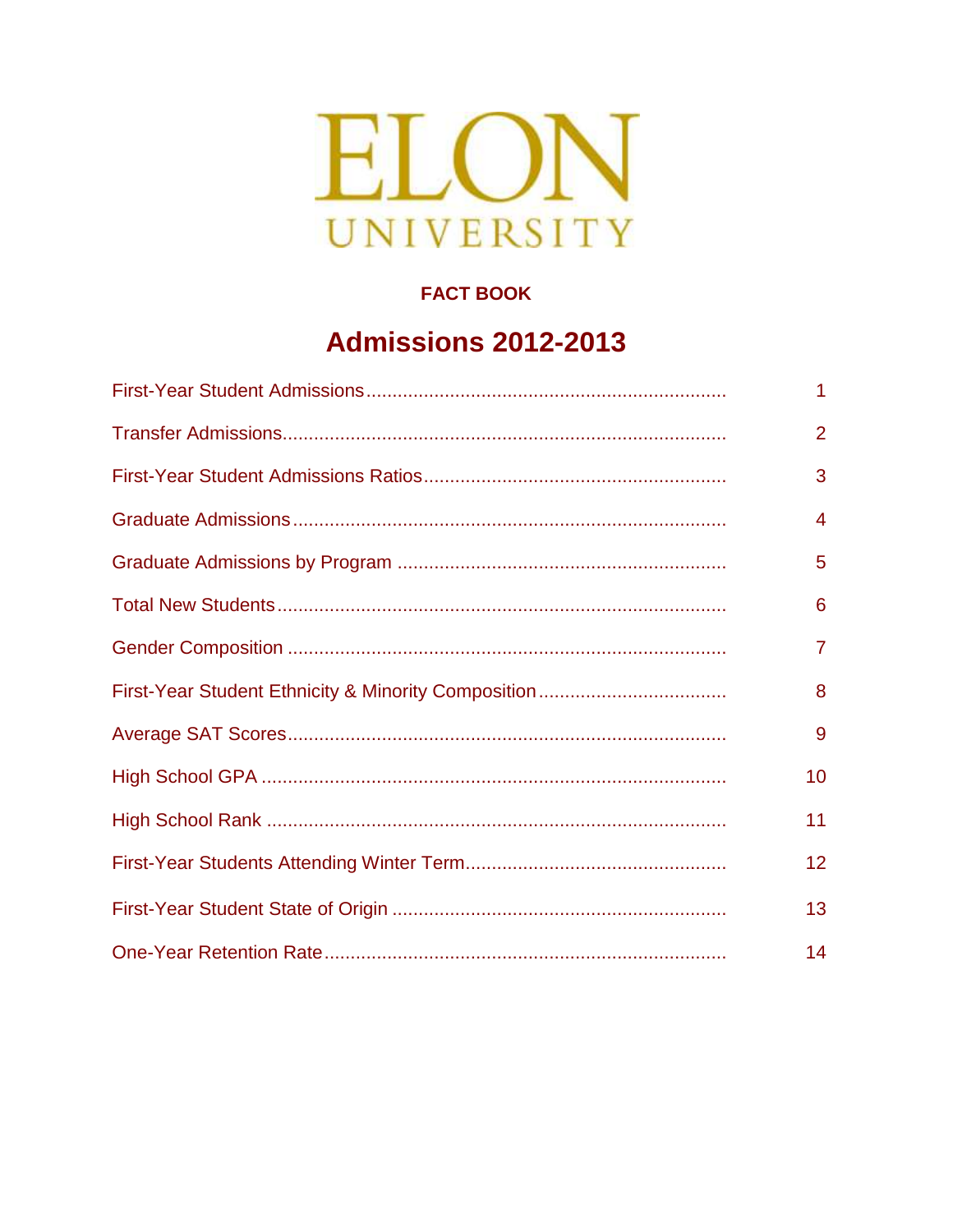# **First-Year Student Admissions**

#### **In 2012-13 Elon's acceptance rate was 52%.**



|  |  |  |  | <b>First-Year Enrollment History</b> |
|--|--|--|--|--------------------------------------|
|--|--|--|--|--------------------------------------|

| <b>Elon University</b> |             |                     |                     |  |  |
|------------------------|-------------|---------------------|---------------------|--|--|
| <b>Academic Year</b>   | No. Applied | <b>No. Accepted</b> | <b>No. Enrolled</b> |  |  |
| 1992-93                | 3,398       | 2,513               | 820                 |  |  |
| 1993-94                | 3,624       | 2,786               | 858                 |  |  |
| 1994-95                | 3,959       | 2,845               | 933                 |  |  |
| 1995-96                | 4,663       | 2,825               | 907                 |  |  |
| 1996-97                | 4,504       | 3,161               | 945                 |  |  |
| 1997-98                | 5,100       | 3,234               | 966                 |  |  |
| 1998-99                | 5,184       | 3,177               | 1,013               |  |  |
| 1999-00                | 5,322       | 3,166               | 1,000               |  |  |
| 2000-01                | 5,618       | 3,445               | 1,144               |  |  |
| 2001-02                | 5,328       | 3,468               | 1,212               |  |  |
| 2002-03                | 6,504       | 3,232               | 1,194               |  |  |
| 2003-04                | 7,053       | 3,205               | 1,227               |  |  |
| 2004-05                | 8,063       | 3,311               | 1,232               |  |  |
| 2005-06                | 9,065       | 3,743               | 1,237               |  |  |
| 2006-07                | 9,204       | 3,838               | 1,283               |  |  |
| 2007-08                | 9,380       | 3,870               | 1,286               |  |  |
| 2008-09                | 9,434       | 3,990               | 1,291               |  |  |
| 2009-10                | 9,041       | 4,367               | 1,291               |  |  |
| 2010-11                | 9,771       | 4,740               | 1,362               |  |  |
| $2011 - 12$            | 9,079       | 5,252               | 1,417               |  |  |
| 2012-13                | 10,241      | 5,293               | 1,425               |  |  |

SOURCE: Admissions Office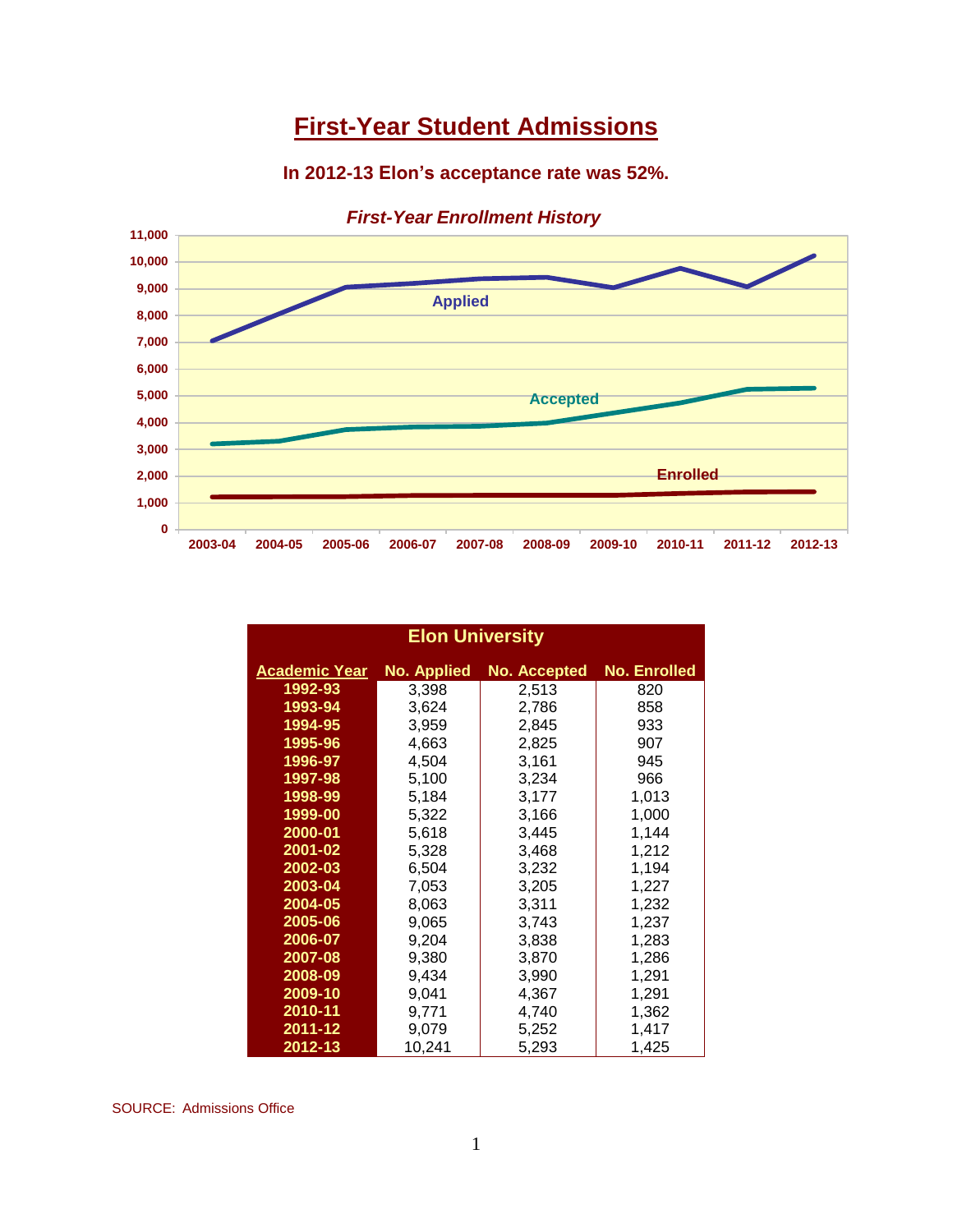# **Transfer Admissions**

#### **Transfer students to Elon increased in 2012-13 from 84 to 92.**



#### *Transfer Enrollment History*

| <b>Elon University</b> |                    |              |              |  |  |
|------------------------|--------------------|--------------|--------------|--|--|
| <u>Academic Year</u>   | <b>No. Applied</b> | No. Accepted | No. Enrolled |  |  |
| 1992-93                | 411                | 273          | 146          |  |  |
| 1993-94                | 252                | 208          | 125          |  |  |
| 1994-95                | 353                | 226          | 102          |  |  |
| 1995-96                | 275                | 197          | 101          |  |  |
| 1996-97                | 406                | 257          | 106          |  |  |
| 1997-98                | 327                | 197          | 107          |  |  |
| 1998-99                | 332                | 185          | 87           |  |  |
| 1999-00                | 263                | 165          | 77           |  |  |
| 2000-01                | 237                | 149          | 75           |  |  |
| 2001-02                | 238                | 140          | 66           |  |  |
| 2002-03                | 298                | 166          | 70           |  |  |
| 2003-04                | 297                | 144          | 78           |  |  |
| 2004-05                | 354                | 196          | 91           |  |  |
| 2005-06                | 298                | 169          | 79           |  |  |
| 2006-07                | 298                | 183          | 94           |  |  |
| 2007-08                | 310                | 179          | 88           |  |  |
| 2008-09                | 325                | 171          | 82           |  |  |
| 2009-10                | 290                | 164          | 72           |  |  |
| 2010-11                | 306                | 182          | 69           |  |  |
| $2011 - 12$            | 370                | 217          | 84           |  |  |
| 2012-13                | 404                | 227          | 92           |  |  |

SOURCE: Admission Office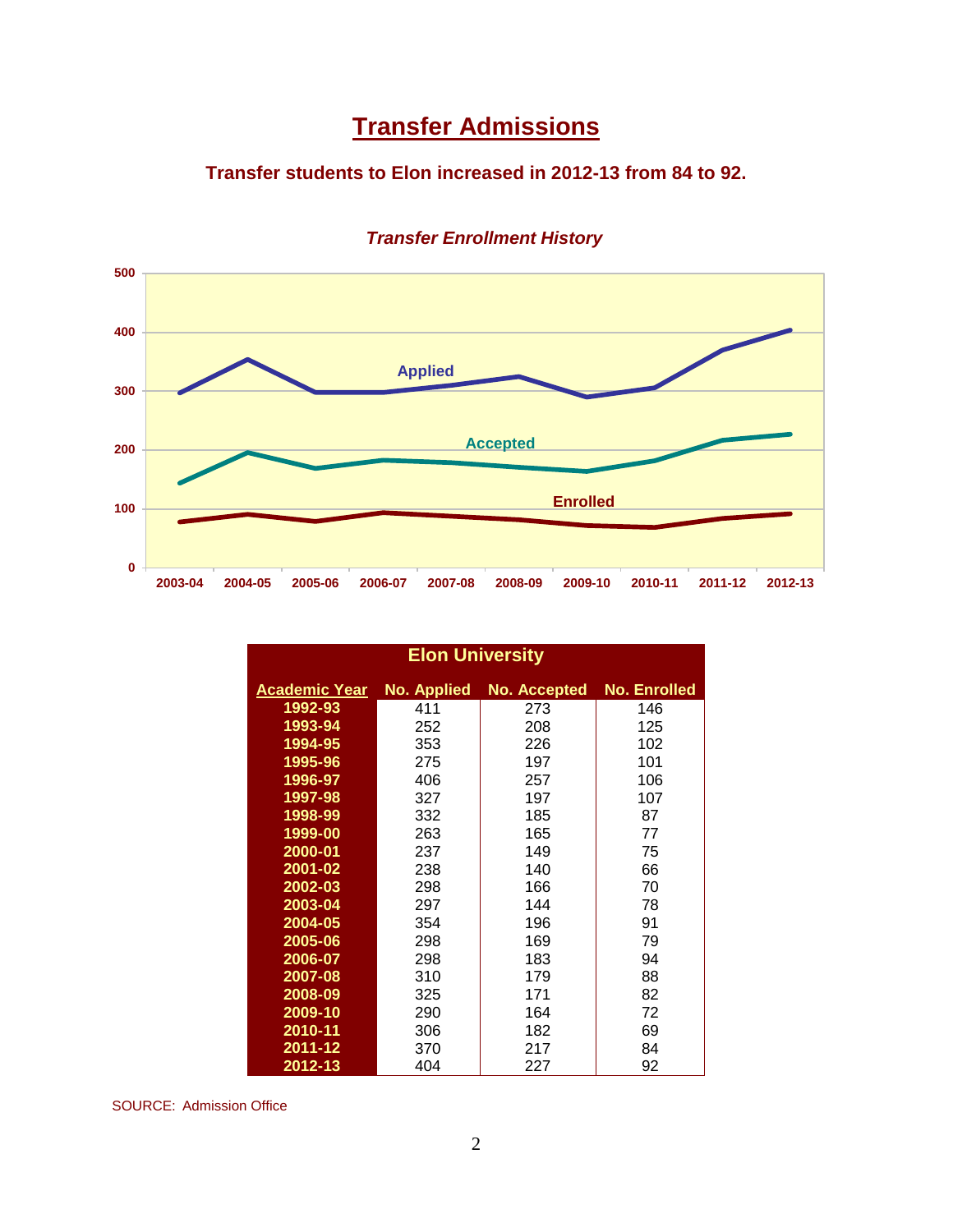### **First-Year Student Admissions Ratios**

**In 2012-13 the percentage of applications accepted was 52%. The ratio of enrollments to acceptances remained the same at 27%. Enrollment to applications decreased from 16% to 14%.** 



*Enrolled to Applied Ratio*

| <b>Elon University</b> |                                |                         |                         |  |
|------------------------|--------------------------------|-------------------------|-------------------------|--|
| <u>Academic Year</u>   | <b>Acc/App</b><br><b>Ratio</b> | Enr/Acc<br><b>Ratio</b> | Enr/App<br><b>Ratio</b> |  |
| 1992-93                | 74%                            | 33%                     | 24%                     |  |
| 1993-94                | 77%                            | 31%                     | 24%                     |  |
| 1994-95                | 72%                            | 33%                     | 24%                     |  |
| 1995-96                | 61%                            | 32%                     | 19%                     |  |
| 1996-97                | 70%                            | 30%                     | 21%                     |  |
| 1997-98                | 63%                            | 30%                     | 19%                     |  |
| 1998-99                | 61%                            | 32%                     | 20%                     |  |
| 1999-00                | 59%                            | 32%                     | 19%                     |  |
| 2000-01                | 61%                            | 33%                     | 20%                     |  |
| 2001-02                | 65%                            | 35%                     | 23%                     |  |
| 2002-03                | 50%                            | 37%                     | 18%                     |  |
| 2003-04                | 45%                            | 38%                     | 17%                     |  |
| 2004-05                | 41%                            | 37%                     | 15%                     |  |
| 2005-06                | 41%                            | 33%                     | 14%                     |  |
| 2006-07                | 42%                            | 33%                     | 14%                     |  |
| 2007-08                | 41%                            | 33%                     | 14%                     |  |
| 2008-09                | 42%                            | 32%                     | 14%                     |  |
| 2009-10                | 48%                            | 30%                     | 14%                     |  |
| 2010-11                | 49%                            | 29%                     | 14%                     |  |
| 2011-12                | 58%                            | 27%                     | 16%                     |  |
| 2012-13                | 52%                            | 27%                     | 14%                     |  |

SOURCE: Admission Office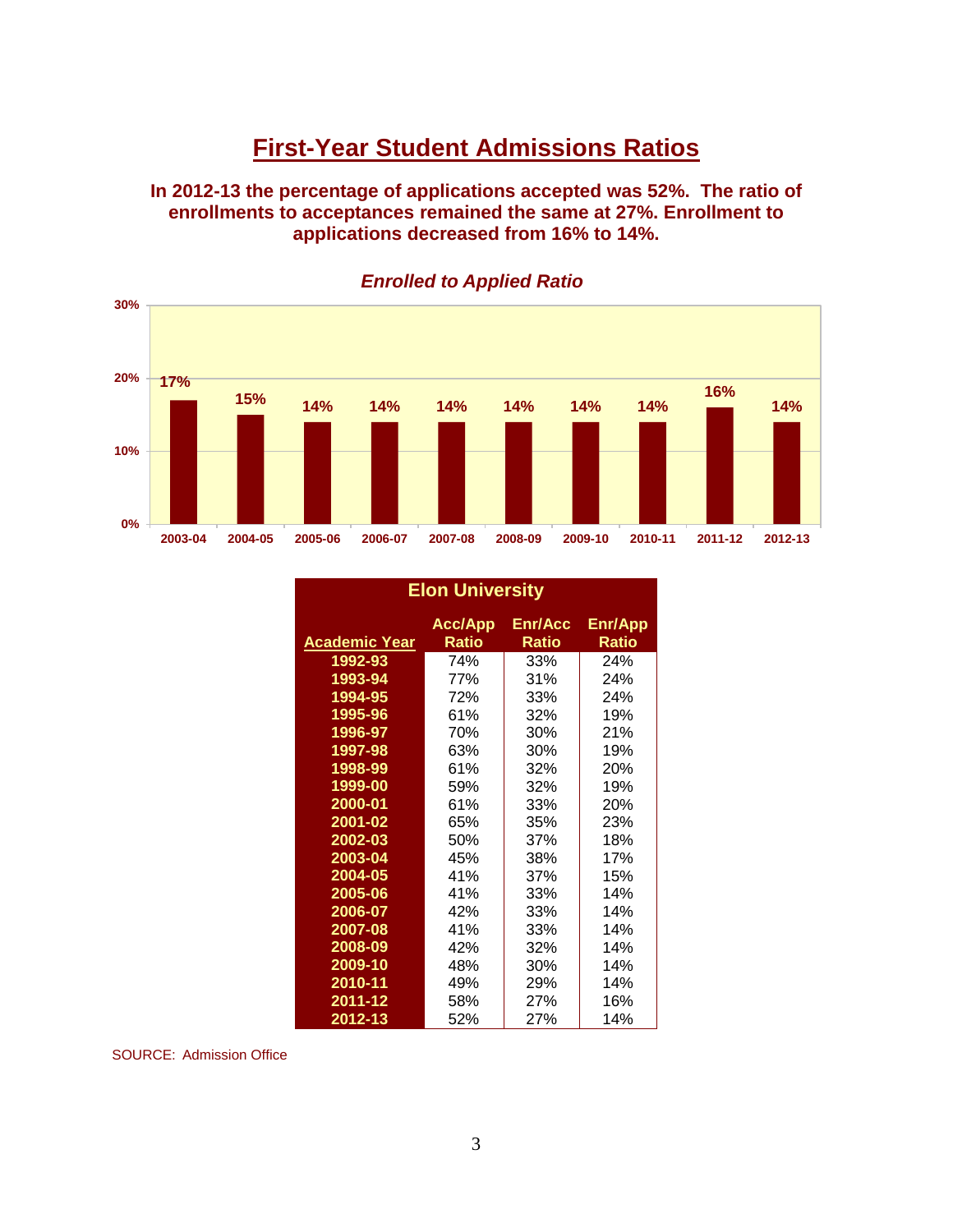### **Graduate Admissions**

**Significant changes to graduate programs occurred in 2006-07 when Elon's Law School opened and in 2009-10 when the Masters in Interactive Media program began. Two additional changes were in 2002-03 with the conversion of the MPT (Master's of Physical Therapy) to a DPT (Doctorate of Physical Therapy) and the format of the MED program changing from evening to summer delivery.**



#### *Academic Year Graduate Enrollment History*

| <b>Elon University</b> |             |              |                     |  |  |  |
|------------------------|-------------|--------------|---------------------|--|--|--|
| <b>Academic Year</b>   | No. Applied | No. Accepted | <b>No. Enrolled</b> |  |  |  |
| 2002-03                | 206         | 131          | 97                  |  |  |  |
| 2003-04                | 234         | 146          | 108                 |  |  |  |
| 2004-05                | 253         | 150          | 117                 |  |  |  |
| 2005-06                | 305         | 168          | 127                 |  |  |  |
| 2006-07                | 898         | 379          | 259                 |  |  |  |
| 2007-08                | 839         | 397          | 251                 |  |  |  |
| 2008-09                | 974         | 420          | 240                 |  |  |  |
| 2009-10                | 1,277       | 548          | 277                 |  |  |  |
| 2010-11                | 1,338       | 609          | 288                 |  |  |  |
| 2011-12                | 1,674       | 665          | 295                 |  |  |  |

\*Number totals for 2011-12 include Interactive Media, DPT, and Law (as of February, 2012). NOTE: DPT enrollment occurs in January, MBA enrollment occurs in March, MED enrollment occurs in June, Law and Interactive Media enrollment occurs in August, SOURCE: Graduate Admissions Office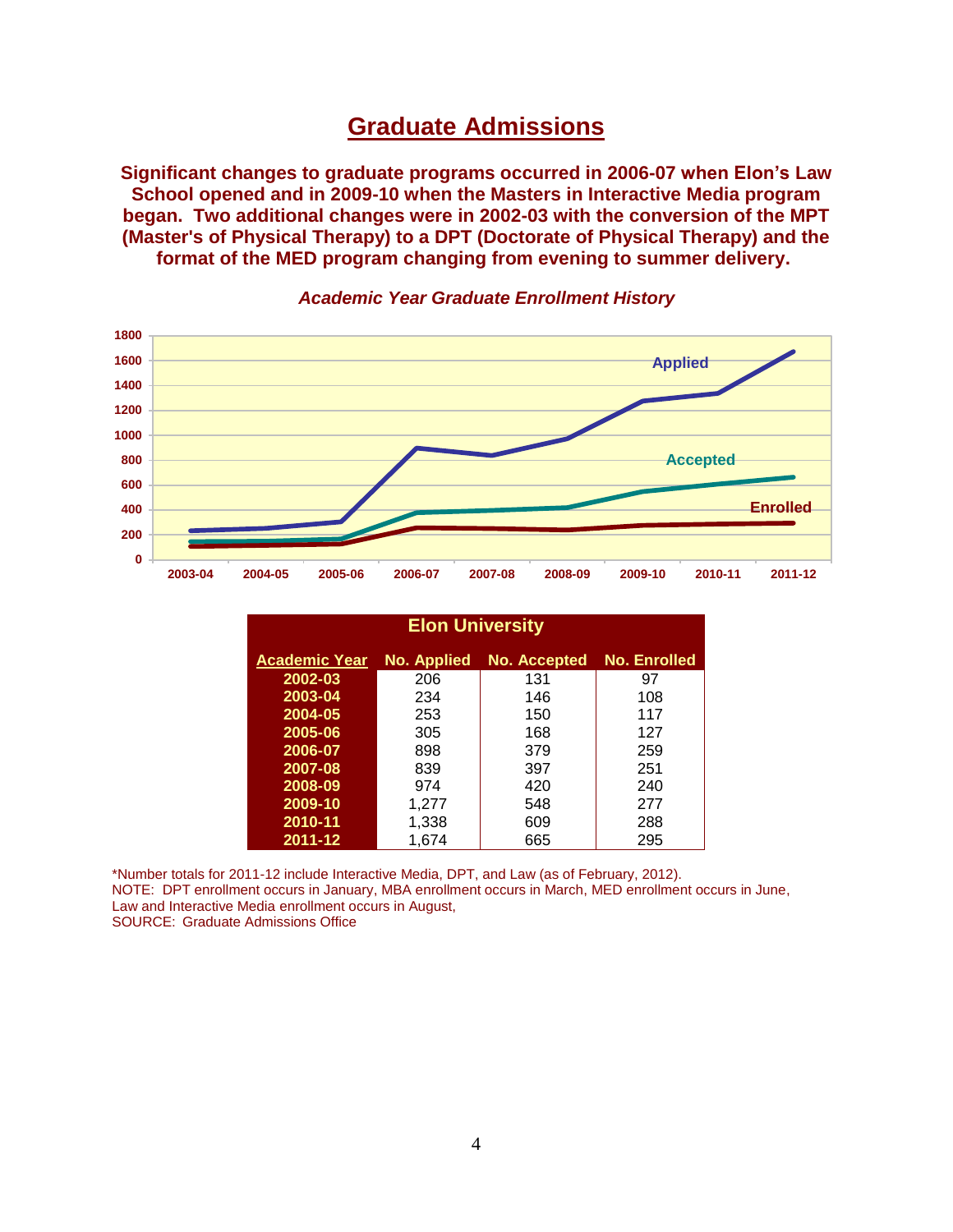## **Academic Year: Graduate Admissions by Program**

**With five graduate programs (DPT, Law, MBA, M.Ed., M.IM), each program has different admission entering points (DPT enrolls students in January; MBA in September and March; M.Ed. in June; Law and M.IM in August). The information below indicates applications, acceptances, and enrollment for each academic year (Fall, Winter, Spring, and Summer).**

| Program                  | 2003-<br>04              | 2004-<br>05              | 2005-<br>06              | 2006-<br>07              | 2007-<br>08              | 2008-<br>09              | 2009-<br>10 | 2010-<br>11 | $2011 -$<br>12 | $2012 -$<br>13 |
|--------------------------|--------------------------|--------------------------|--------------------------|--------------------------|--------------------------|--------------------------|-------------|-------------|----------------|----------------|
| <b>Physical Therapy</b>  |                          |                          |                          |                          |                          |                          |             |             |                |                |
| <b>Applied</b>           | 125*                     | 138                      | 153                      | 188                      | 222                      | 249                      | 300         | 260         | 655            | <b>TBA</b>     |
| <b>Accepted</b>          | 63                       | 58                       | 58                       | 53                       | 52                       | 63                       | 72          | 85          | 120            | <b>TBA</b>     |
| <b>Enrolled</b>          | 41                       | 40                       | 42                       | 38                       | 38                       | 38                       | 38          | 40          | 50             | <b>TBA</b>     |
| <b>MBA</b>               |                          |                          |                          |                          |                          |                          |             |             |                |                |
| <b>Applied</b>           | 57                       | 69                       | 90                       | 97                       | 96                       | 132                      | 107         | 100         | 95             | <b>TBA</b>     |
| <b>Accepted</b>          | 44                       | 56                       | 67                       | 77                       | 71                       | 74                       | 67          | 77          | 70             | <b>TBA</b>     |
| <b>Enrolled</b>          | 34                       | 47                       | 55                       | 55                       | 61                       | 58                       | 52          | 57          | 56             | <b>TBA</b>     |
| <b>MED</b>               |                          |                          |                          |                          |                          |                          |             |             |                |                |
| <b>Applied</b>           | 52                       | 46                       | 62                       | 79                       | 58                       | 57                       | 41          | 29          | 27             | <b>TBA</b>     |
| <b>Accepted</b>          | 39                       | 36                       | 43                       | 55                       | 47                       | 48                       | 34          | 25          | 22             | <b>TBA</b>     |
| <b>Enrolled</b>          | 33                       | 30                       | 30                       | 51                       | 44                       | 39                       | 29          | 22          | 19             | <b>TBA</b>     |
| Law                      |                          |                          |                          |                          |                          |                          |             |             |                |                |
| <b>Applied</b>           | $\blacksquare$           | $\blacksquare$           | $\blacksquare$           | 534                      | 463                      | 536                      | 753         | 873         | 836            | 898            |
| <b>Accepted</b>          | ÷,                       | $\overline{\phantom{a}}$ | $\blacksquare$           | 194                      | 227                      | 235                      | 316         | 357         | 403            | 496            |
| <b>Enrolled</b>          | $\overline{\phantom{a}}$ | $\overline{\phantom{a}}$ | $\overline{\phantom{a}}$ | 115                      | 108                      | 105                      | 121         | 132         | 129            | 100            |
| <b>Interactive Media</b> |                          |                          |                          |                          |                          |                          |             |             |                |                |
| <b>Applied</b>           | ٠                        | $\blacksquare$           | $\blacksquare$           | $\overline{a}$           | $\blacksquare$           | $\mathbf{r}$             | 76          | 76          | 61             | 56             |
| <b>Accepted</b>          | $\overline{\phantom{a}}$ | $\overline{\phantom{a}}$ | $\blacksquare$           | ä,                       | $\overline{\phantom{0}}$ | $\blacksquare$           | 59          | 65          | 50             | 45             |
| <b>Enrolled</b>          | ÷,                       | $\overline{\phantom{a}}$ | $\blacksquare$           | $\overline{\phantom{a}}$ | $\overline{\phantom{0}}$ | $\overline{\phantom{a}}$ | 37          | 37          | 41             | 27             |
| <b>TOTAL</b>             |                          |                          |                          |                          |                          |                          |             |             |                |                |
| <b>Applied</b>           | 234                      | 253                      | 305                      | 898                      | 839                      | 974                      | 1277        | 1338        | 1674           | 954            |
| <b>Accepted</b>          | 146                      | 150                      | 168                      | 379                      | 397                      | 420                      | 548         | 609         | 665            | 541            |
| <b>Enrolled</b>          | 108                      | 117                      | 127                      | 259                      | 251                      | 240                      | 277         | 288         | 295            | 127            |

#### *Detailed breakdown of each program*

\*Does not include t-DPT students Source: Graduate Admissions Office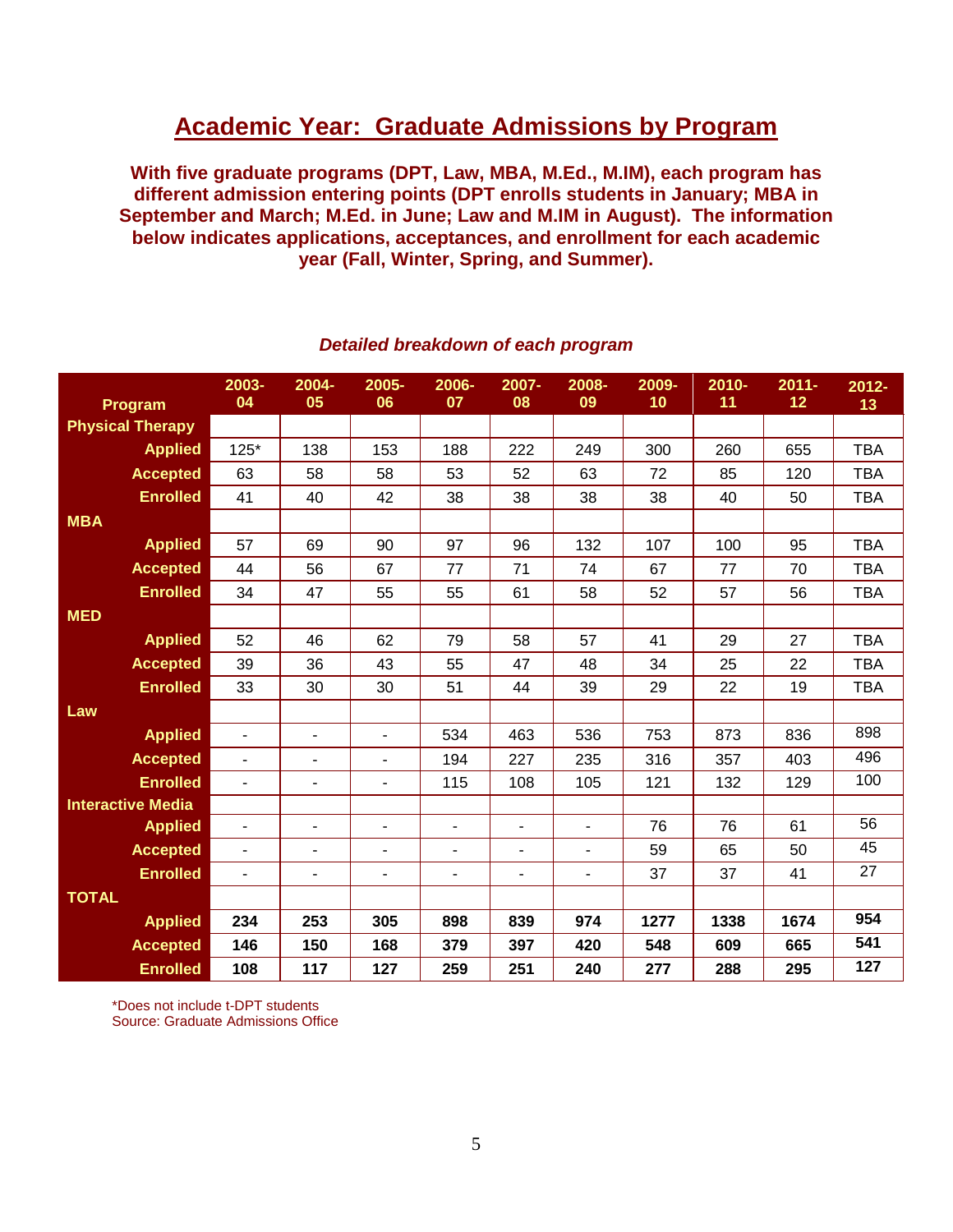# **Total New Students**

**In 2011-12, Elon enrolled 1,417 first-year students, which represented 78% of all new student enrollment.** 



*New Student Enrollment*

| <b>Elon University</b> |                   |       |                  |       |                  |       |                           |
|------------------------|-------------------|-------|------------------|-------|------------------|-------|---------------------------|
| <b>Academic Year</b>   | <b>First-Year</b> | %     | <b>Transfers</b> | ℅     | <b>Graduates</b> | $\%$  | <b>Total New Students</b> |
| 1992-93                | 820               | 80.2% | 146              | 14.3% | 56               | 5.5%  | 1,022                     |
| 1993-94                | 858               | 83.6% | 125              | 12.2% | 43               | 4.2%  | 1,026                     |
| 1994-95                | 933               | 83.5% | 98               | 8.8%  | 87               | 7.8%  | 1,118                     |
| 1995-96                | 907               | 87.1% | 98               | 9.4%  | 36               | 3.5%  | 1,041                     |
| 1996-97                | 945               | 84.5% | 112              | 10.0% | 62               | 5.5%  | 1,119                     |
| 1997-98                | 966               | 85.4% | 107              | 9.5%  | 58               | 5.1%  | 1,131                     |
| 1998-99                | 1,013             | 86.1% | 69               | 5.9%  | 95               | 8.1%  | 1,177                     |
| 1999-00                | 1,000             | 85.8% | 77               | 6.6%  | 88               | 7.6%  | 1,165                     |
| 2000-01                | 1,144             | 88.1% | 75               | 5.8%  | 79               | 6.1%  | 1,298                     |
| 2001-02                | 1,212             | 90.9% | 66               | 5.0%  | 55               | 4.1%  | 1,333                     |
| 2002-03                | 1,194             | 87.7% | 70               | 5.1%  | 97               | 7.1%  | 1,361                     |
| 2003-04                | 1,227             | 86.6% | 78               | 5.5%  | 108              | 7.6%  | 1,413                     |
| 2004-05                | 1,232             | 85.6% | 91               | 6.3%  | 117              | 8.1%  | 1,440                     |
| 2005-06                | 1,237             | 87.5% | 79               | 5.6%  | 127              | 8.8%  | 1,443                     |
| 2006-07                | 1,283             | 78.4% | 94               | 5.8%  | 259              | 15.8% | 1,636                     |
| 2007-08                | 1,286             | 79.2% | 88               | 5.4%  | 251              | 15.4% | 1,625                     |
| 2008-09                | 1,291             | 80.1% | 82               | 5.1%  | 240              | 14.8% | 1,613                     |
| 2009-10                | 1,291             | 78.7% | 72               | 4.4%  | 277              | 16.9% | 1,640                     |
| 2010-11                | 1,362             | 79.2% | 69               | 4.0%  | 288              | 16.8% | 1,719                     |
| 2011-12                | 1,417             | 78.4% | 84               | 4.7%  | 305              | 16.9% | 1,806                     |

SOURCES: Admissions Office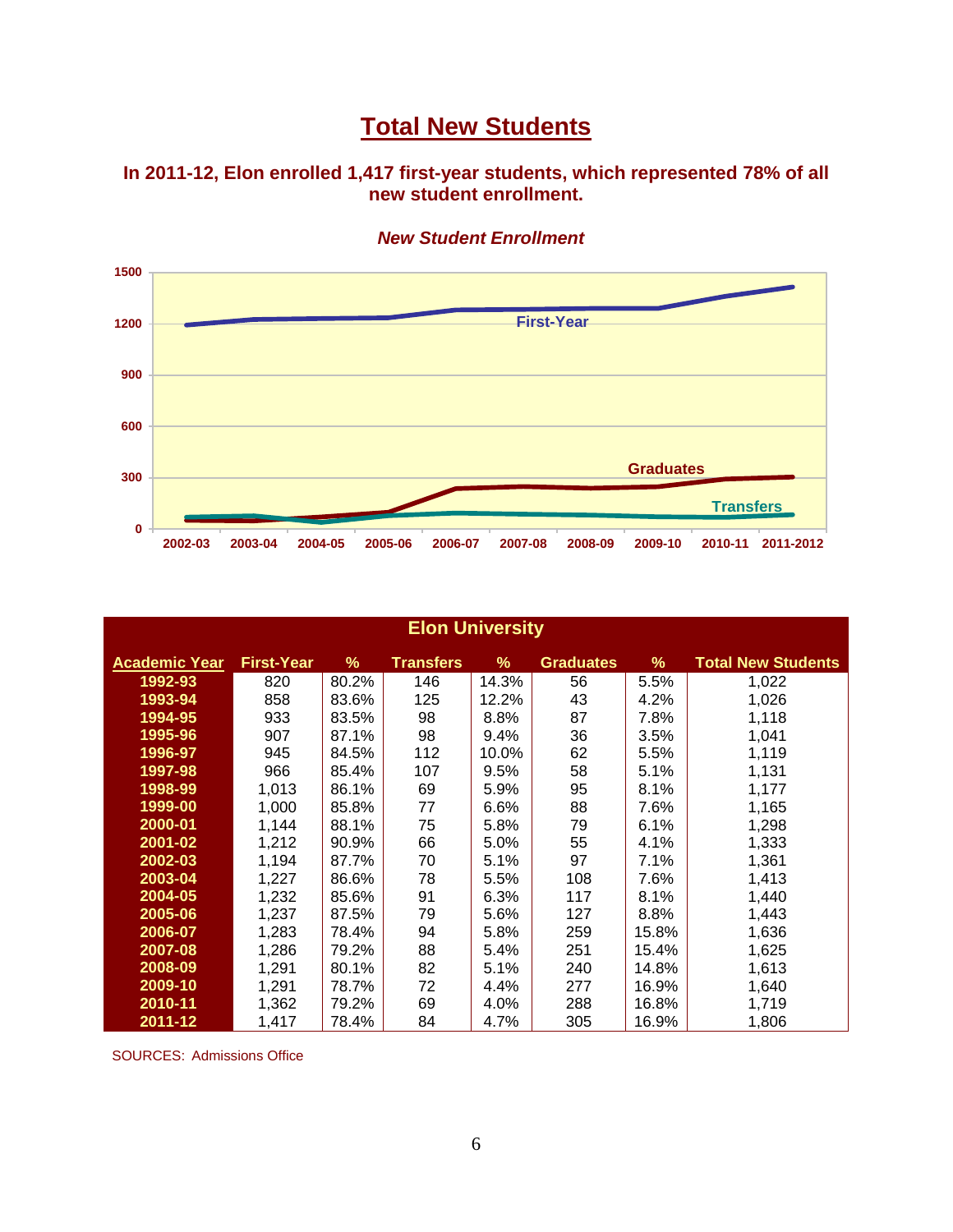## **Gender Composition**

**The 2012-13 first-time first-year student class male ratio remained the same at 41%. The national enrollment for all colleges and universities is 43% male and 57% female.\***



*First-Year Gender Ratios*

#### **Elon University First-Year Student Ratio**

| Academic Year | Female | Male |
|---------------|--------|------|
| 1992-93       | 58%    | 42%  |
| 1993-94       | 57%    | 43%  |
| 1994-95       | 56%    | 44%  |
| 1995-96       | 60%    | 40%  |
| 1996-97       | 60%    | 40%  |
| 1997-98       | 61%    | 39%  |
| 1998-99       | 62%    | 38%  |
| 1999-00       | 64%    | 36%  |
| 2000-01       | 63%    | 37%  |
| 2001-02       | 62%    | 38%  |
| 2002-03       | 62%    | 38%  |
| 2003-04       | 63%    | 37%  |
| 2004-05       | 63%    | 37%  |
| 2005-06       | 60%    | 40%  |
| 2006-07       | 58%    | 42%  |
| 2007-08       | 58%    | 42%  |
| 2008-09       | 60%    | 40%  |
| 2009-10       | 60%    | 40%  |
| 2010-11       | 59%    | 41%  |
| 2011-12       | 59%    | 41%  |
| 2012-13       | 59%    | 41%  |

\*Chronicle of Higher Education, 2008-09 Almanac Issue SOURCE: Student Master File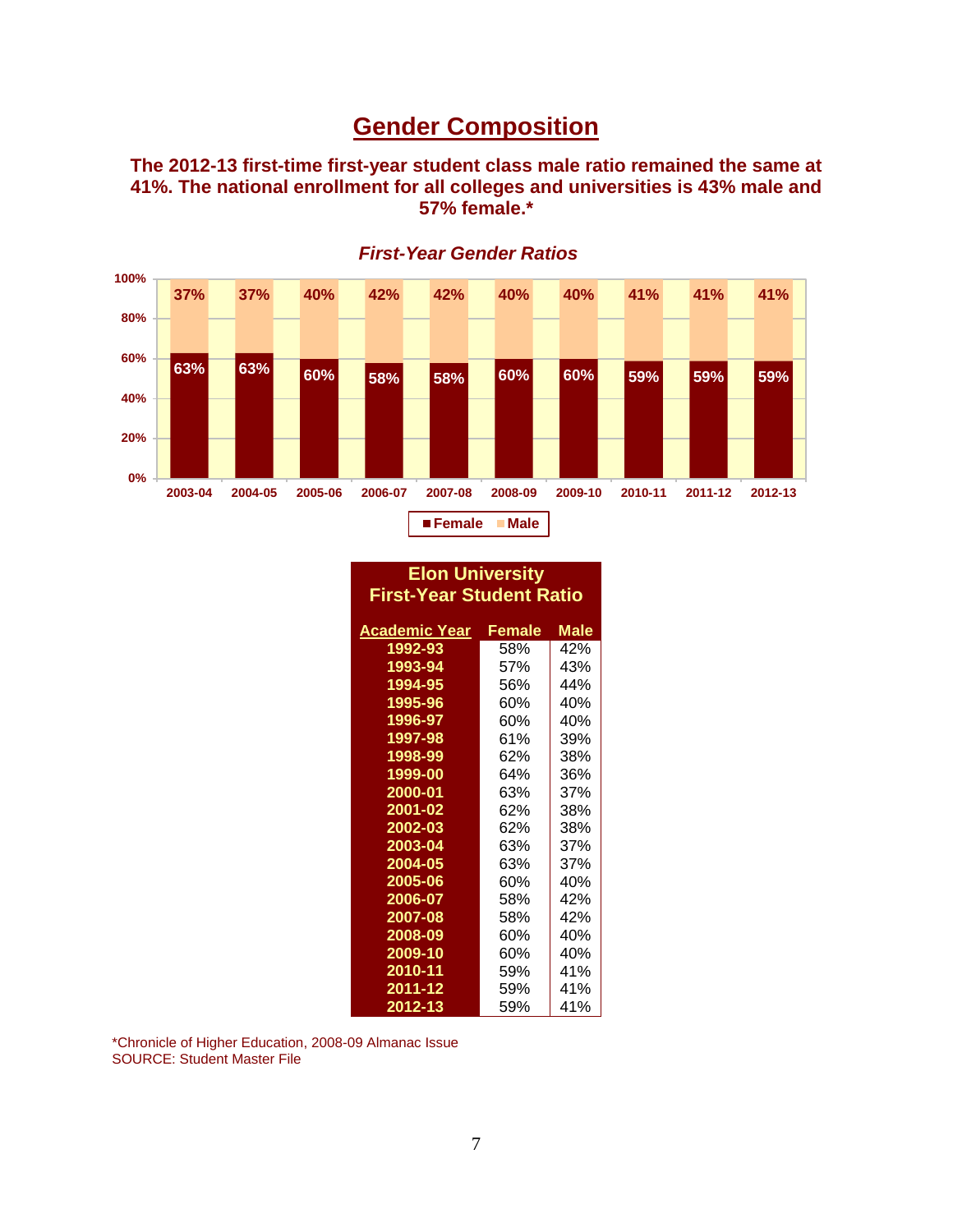# **First-Year Student Ethnicity & Minority Composition**

**The 2012-13 minority first-year student percent decreased from 15.1% to 13.1%. In 2010-11, new federal reporting requirements for ethnicity were enacted.** 



*Minority Freshmen*

| <b>Elon University</b> |                                |                |  |  |
|------------------------|--------------------------------|----------------|--|--|
| <b>Academic Year</b>   | <b>Minority</b><br>First-Year* | <b>Percent</b> |  |  |
| 1992-93                | 55                             | 6.7%           |  |  |
| 1993-94                | 56                             | 6.5%           |  |  |
| 1994-95                | 52                             | 5.6%           |  |  |
| 1995-96                | 66                             | 7.3%           |  |  |
| 1996-97                | 76                             | $8.0\%$        |  |  |
| 1997-98                | 86                             | 8.9%           |  |  |
| 1998-99                | 76                             | 7.5%           |  |  |
| 1999-00                | 81                             | 8.1%           |  |  |
| 2000-01                | 83                             | 7.3%           |  |  |
| 2001-02                | 101                            | 8.3%           |  |  |
| 2002-03                | 82                             | 6.9%           |  |  |
| 2003-04                | 118                            | 9.6%           |  |  |
| 2004-05                | 130                            | 10.6%          |  |  |
| 2005-06                | 114                            | 9.2%           |  |  |
| 2006-07                | 113                            | 8.9%           |  |  |
| 2007-08                | 144                            | 11.2%          |  |  |
| 2008-09                | 175                            | 13.5%          |  |  |
| 2009-10                | 154                            | 11.9%          |  |  |
| 2010-11                | 205                            | 15.1%          |  |  |
| 2011-12                | 214                            | 15.1%          |  |  |
| 2012-13                | 187                            | 13.1%          |  |  |

#### **Ethnicity composition is shown in the table below.**

| <b>Elon University</b> |                   |                |  |  |  |
|------------------------|-------------------|----------------|--|--|--|
| 2012-13                |                   |                |  |  |  |
| <b>Ethnicity</b>       | <b>First-Year</b> | <b>Percent</b> |  |  |  |
| Asian Am.              | 24                | 1.7%           |  |  |  |
| African Am.            | 86                | $6.0\%$        |  |  |  |
| <b>Hispanic Am.</b>    | 50                | 3.5%           |  |  |  |
| Am. Indian             | 8                 | 0.6%           |  |  |  |
| Nat. Hawaii            | 1                 | 0.1%           |  |  |  |
| <b>Multi-Race</b>      | 18                | 1.3%           |  |  |  |
| <b>Nonresident</b>     | 28                | 2.0%           |  |  |  |
| <b>Unknown</b>         | 12                | $0.8\%$        |  |  |  |
| <b>White</b>           | 1,198             | 84.1%          |  |  |  |
| <b>TOTAL</b>           | 1,425             | 100%           |  |  |  |

\**Students classified as nonresident, white, and unknown are not included in these figures.*

SOURCE: Student Master File, Fall Enrollment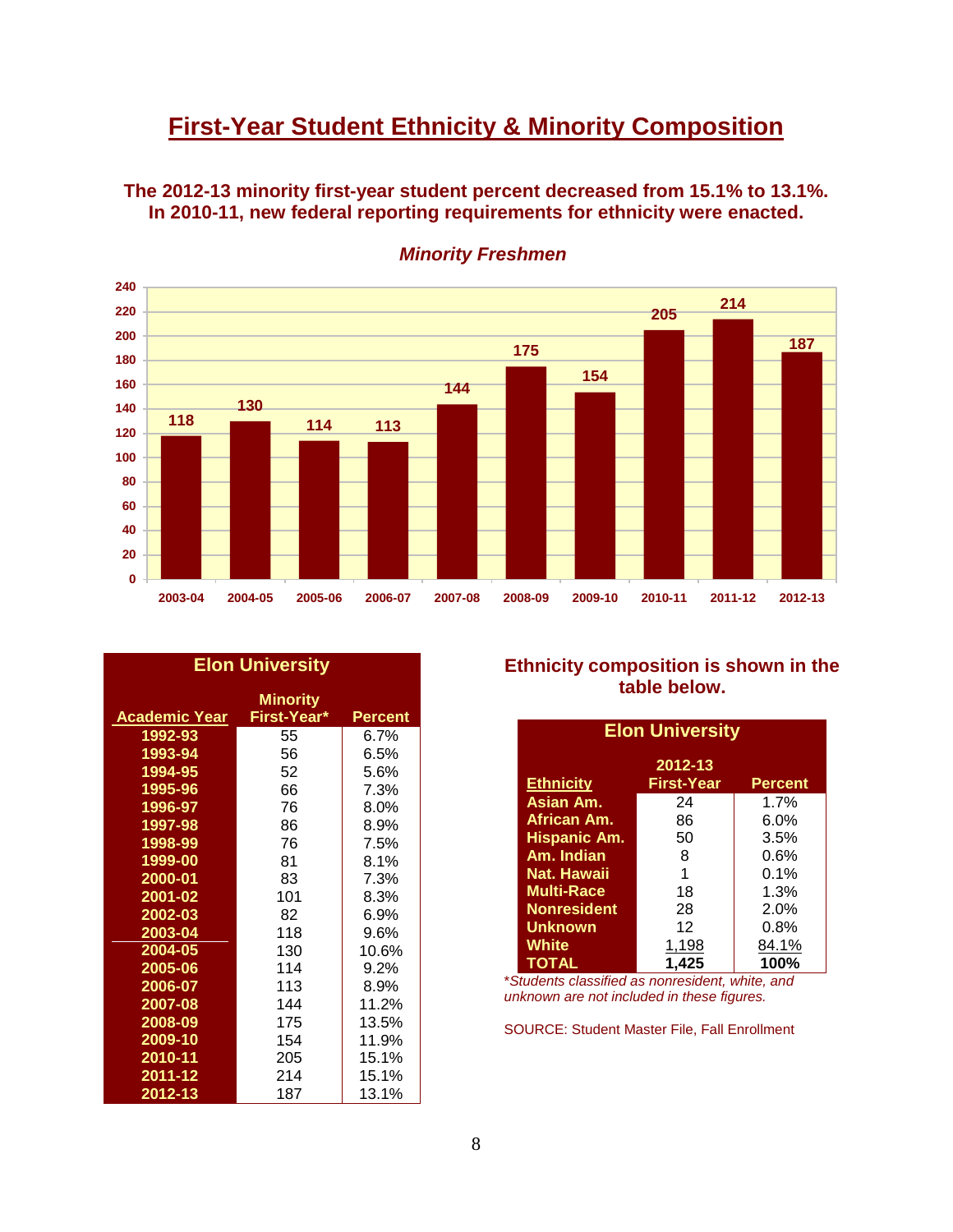### **Average SAT Scores**

**The 2012-2013 first-year student class had an average SAT score of 1229/1846\*, the highest ever for the institution, surpassing the current reported national** 

**average of 1011/1500\*.** (The SAT was dramatically changed in 1996. The re-centered scores should be used to conduct a comparison between scores prior to 1996 with scores after the change.)



**Elon University Academic Year Math Verbal Writing Elon Total\*\* Elon Re-center Total National Total\*\*\* 1992-93 1993-94 1994-95 1995-96 1996-97 1997-98 1998-99 1999-00 2000-01 2001-02 2002-03 2003-04 2004-05 2005-06 2006-07 2007-08 2008-09 2009-10 2010-11 2011-12 2012-13** 485 483 495 506 525 540 544 553 558 564 578 585 588 608 614 613 615 614 612 610 614 439 439 444 454 534 537 546 553 559 561 567 574 581 600 603 607 610 611 606 608 615 na na na na na na na na na na na na na na na na 615 618 611 614 616 924 922 939 960 1058 1078 1090 1106 1117 1125 1145 1159 1169 1208 1217 1220 1225/1840\* 1225/1843\* 1218/1829\* 1218/1832\* 1229/1846\* 1034 1032 1049 1060 1058 1078 1090 1106 1117 1125 1145 1159 1169 1208 1217 1220 1225 1225 1218 1218 1229 na na na na 1013 1016 1017 1016 1019 1020 1020 1026 1026 1028 1021 1017 1015/1508\* 1014/1507\* 1013/1505\* 1015/1506\* 1011/1500

\* Includes SAT Writing component

\*\* Elon Total may vary from sum of components due to rounding

\*\*\* 2012 SAT Trends (College Board)

SOURCE: Admission Office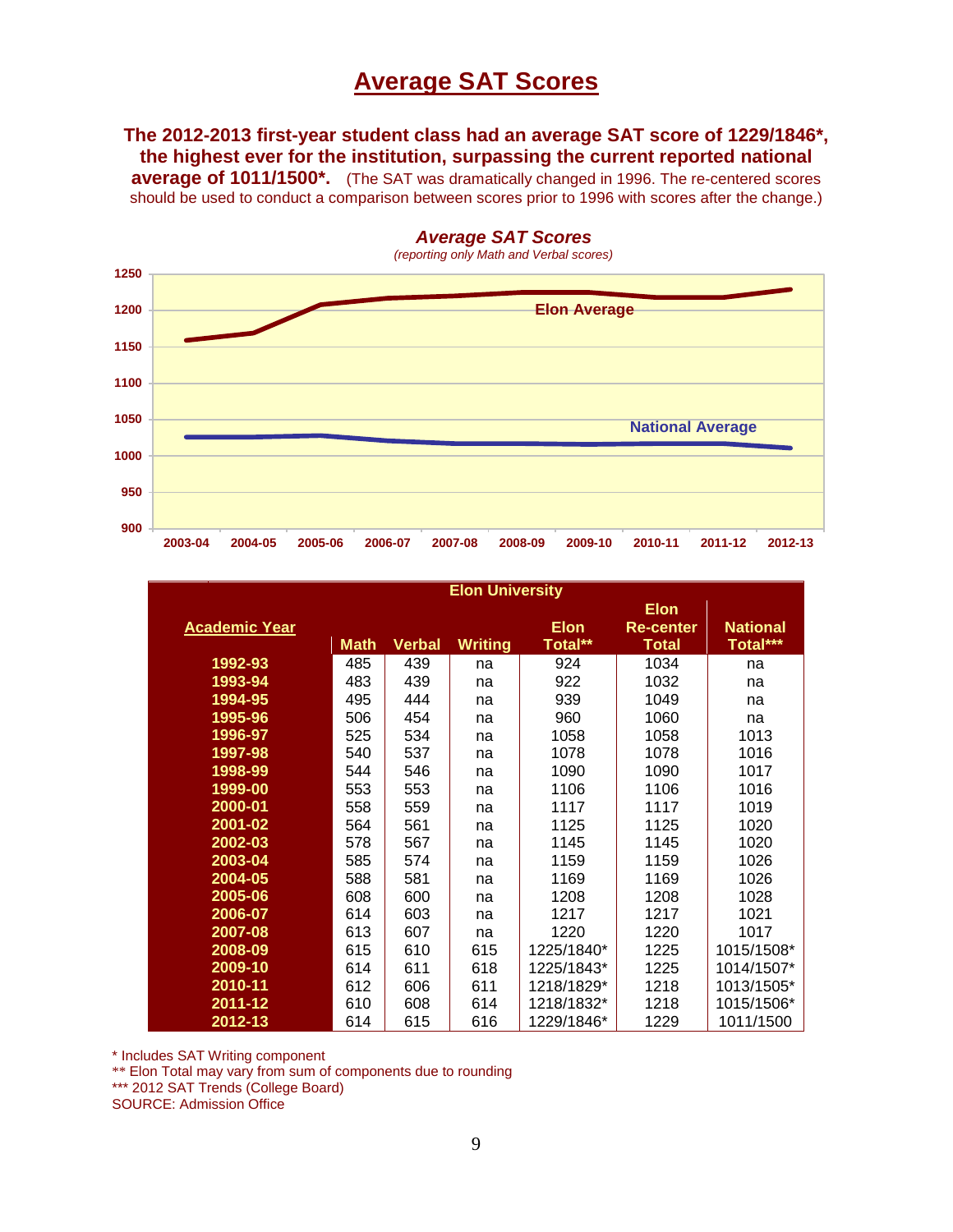# **High School GPA's**

**In 2006-07 Elon began reporting a** *weighted academic* **GPA. The weighted academic GPA is more reflective of a student's academic career. Thus it reflects a more accurate representation of students entering Elon.**



| <b>Elon University</b> |                                |  |  |  |  |
|------------------------|--------------------------------|--|--|--|--|
| <b>Academic Year</b>   | Avg. High<br><b>School GPA</b> |  |  |  |  |
| 1994-95                | 3.06                           |  |  |  |  |
| 1995-96                | 3.18                           |  |  |  |  |
| 1996-97                | 3.19                           |  |  |  |  |
| 1997-98                | 3.26                           |  |  |  |  |
| 1998-99                | 3.28                           |  |  |  |  |
| 1999-00                | 3.39                           |  |  |  |  |
| 2000-01                | 3.40                           |  |  |  |  |
| 2001-02                | 3.50                           |  |  |  |  |
| 2002-03                | 3.60                           |  |  |  |  |
| 2003-04                | 3.60                           |  |  |  |  |
| 2004-05                | 3.63                           |  |  |  |  |
| 2005-06                | 3.72                           |  |  |  |  |
| 2006-07                | 3.93                           |  |  |  |  |
| 2007-08                | 3.93                           |  |  |  |  |
| 2008-09                | 3.98                           |  |  |  |  |
| 2009-10                | 3.97                           |  |  |  |  |
| 2010-11                | 3.94                           |  |  |  |  |
| 2011-12                | 3.96                           |  |  |  |  |
| 2012-13                | 3.99                           |  |  |  |  |

SOURCE: Admissions Office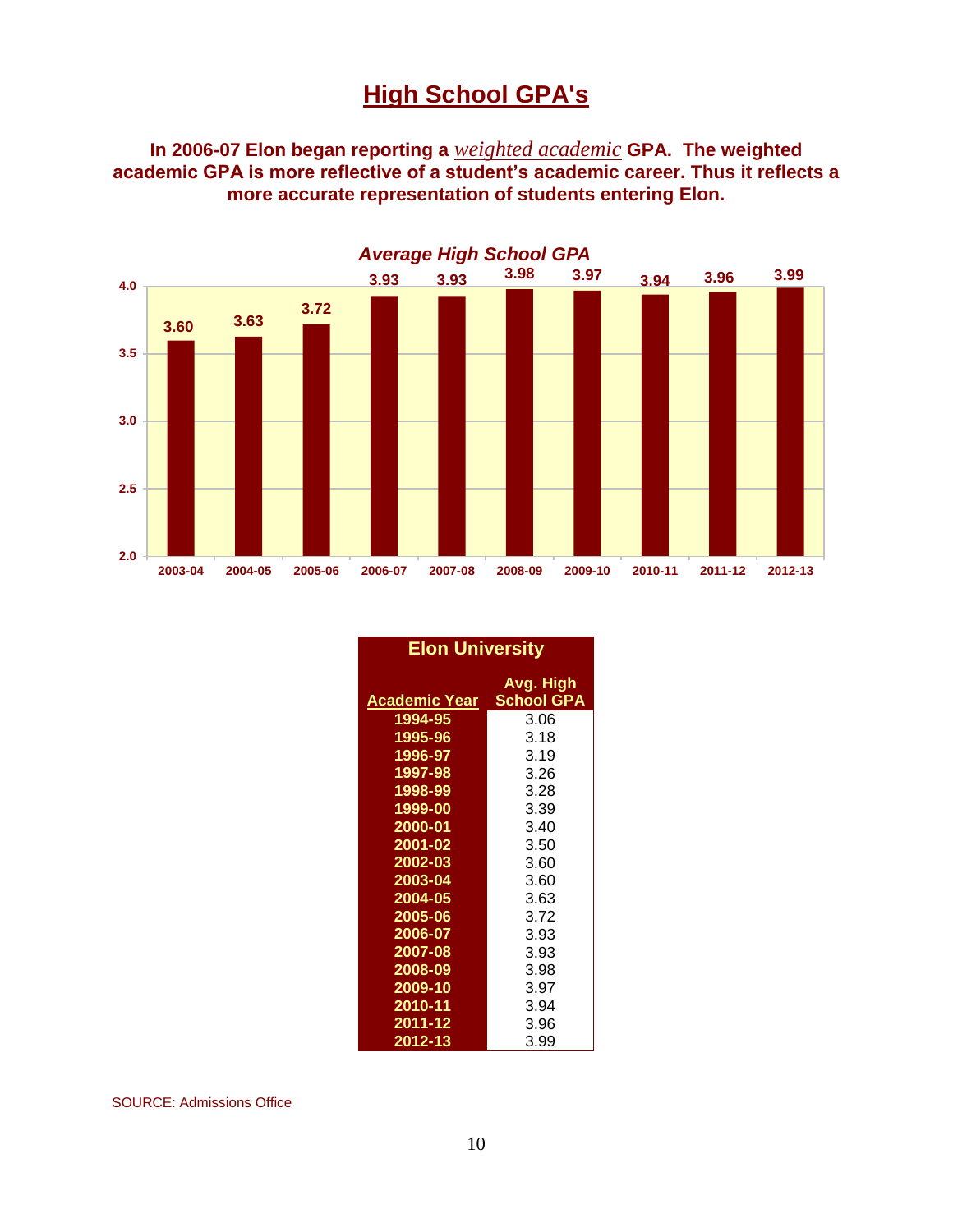### **High School Rank**

#### **40% of the 2012-13 first-year student class submitted a high school class rank, with approximately 56% of those reporting a class rank in the top 20% of their graduating class.**



*High School Rank*

#### **Elon University**

| <b>High School Class Rank</b> |                |                 |                         |  |  |  |
|-------------------------------|----------------|-----------------|-------------------------|--|--|--|
| Academic Year                 | <b>Top 20%</b> | <b>Next 20%</b> | <b>Total</b>            |  |  |  |
| 1991-92                       | 19.5%          | 17.6%           | 37.1%                   |  |  |  |
| 1992-93                       | 17.8%          | 19.4%           | 37.2%                   |  |  |  |
| 1993-94                       | 17.0%          | 19.2%           | 36.2%                   |  |  |  |
| 1994-95                       | 19.1%          | 22.9%           | 42.0%                   |  |  |  |
| 1995-96                       | 22.7%          | 22.7%           | 45.4%                   |  |  |  |
| 1996-97                       | 20.3%          | 22.9%           | 43.2%                   |  |  |  |
| 1997-98                       | 27.8%          | 24.3%           | 52.1%                   |  |  |  |
| 1998-99                       | 27.7%          | 22.8%           | 50.5%                   |  |  |  |
| 1999-00                       | 28.8%          | 25.5%           | 54.3%                   |  |  |  |
| 2000-01                       | 30.8%          | 25.9%           | 56.7%<br>79.0%<br>81.4% |  |  |  |
| 2001-02                       | 41.3%          | 37.7%           |                         |  |  |  |
| 2002-03                       | 46.7%          | 34.7%           |                         |  |  |  |
| 2003-04                       | 46.2%          | 35.6%           | 81.8%                   |  |  |  |
| 2004-05                       | 48.3%          | 33.8%           | 82.1%                   |  |  |  |
| 2005-06                       | 56.9%          | 28.1%           | 85.0%                   |  |  |  |
| 2006-07                       | 58.2%          | 24.7%           | 82.9%                   |  |  |  |
| 2007-08                       | 56.1%          | 28.5%           | 84.6%                   |  |  |  |
| 2008-09                       | 59.2%          | 27.9%           | 87.1%                   |  |  |  |
| 2009-10                       | 60.8%          | 25.5%           | 86.3%                   |  |  |  |
| 2010-11                       | 56.9%          | 27.8%           | 84.7%                   |  |  |  |
| 2011-12                       | 59.3%          | 26.5%           | 85.8%                   |  |  |  |
| 2012-13                       | 55.6%          | 27.5%           | 83.1%                   |  |  |  |

SOURCE: Admissions Office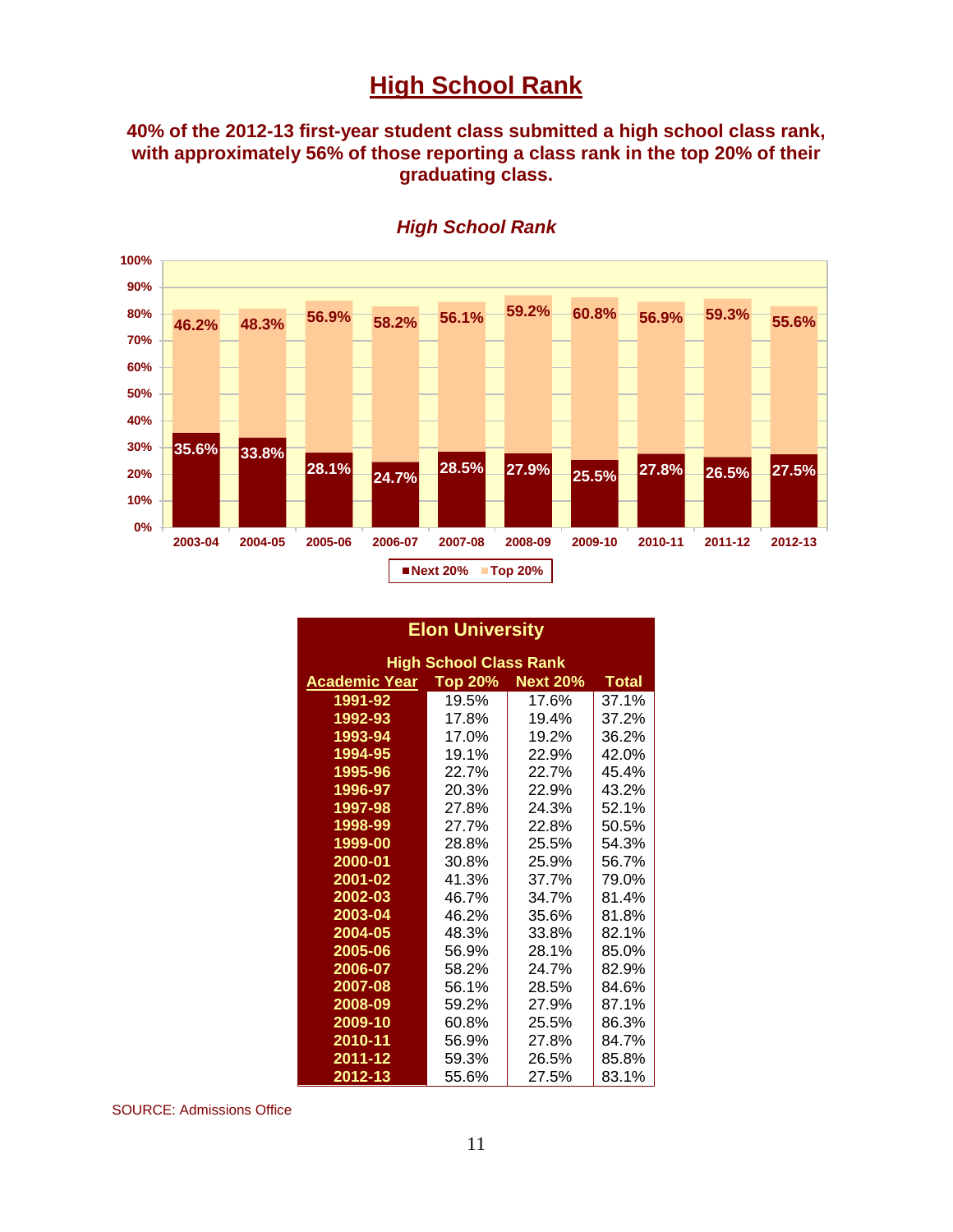**First-year students attending winter term of 2011-12 decreased from 96% to 94%.**



*First-Year Students Attending Winter Term*

| <b>Elon University</b>          |                                         |  |  |  |  |
|---------------------------------|-----------------------------------------|--|--|--|--|
| <b>Fall First-Year Students</b> | <b>Winter Term</b><br><b>Attendance</b> |  |  |  |  |
| 1991-92                         | 76%                                     |  |  |  |  |
| 1992-93                         | 75%                                     |  |  |  |  |
| 1993-94                         | 79%                                     |  |  |  |  |
| 1994-95                         | 78%                                     |  |  |  |  |
| 1995-96                         | 78%                                     |  |  |  |  |
| 1996-97                         | 78%                                     |  |  |  |  |
| 1997-98                         | 90%                                     |  |  |  |  |
| 1998-99                         | 90%                                     |  |  |  |  |
| 1999-00                         | 90%                                     |  |  |  |  |
| 2000-01                         | 93%                                     |  |  |  |  |
| 2001-02                         | 93%                                     |  |  |  |  |
| 2002-03                         | 94%                                     |  |  |  |  |
| 2003-04                         | 94%                                     |  |  |  |  |
| 2004-05                         | 94%                                     |  |  |  |  |
| 2005-06                         | 93%                                     |  |  |  |  |
| 2006-07                         | 93%                                     |  |  |  |  |
| 2007-08                         | 94%                                     |  |  |  |  |
| 2008-09                         | 95%                                     |  |  |  |  |
| 2009-10                         | 94%                                     |  |  |  |  |
| 2010-11                         | 96%                                     |  |  |  |  |
| 2011-12                         | 94%                                     |  |  |  |  |

SOURCE: Student Master File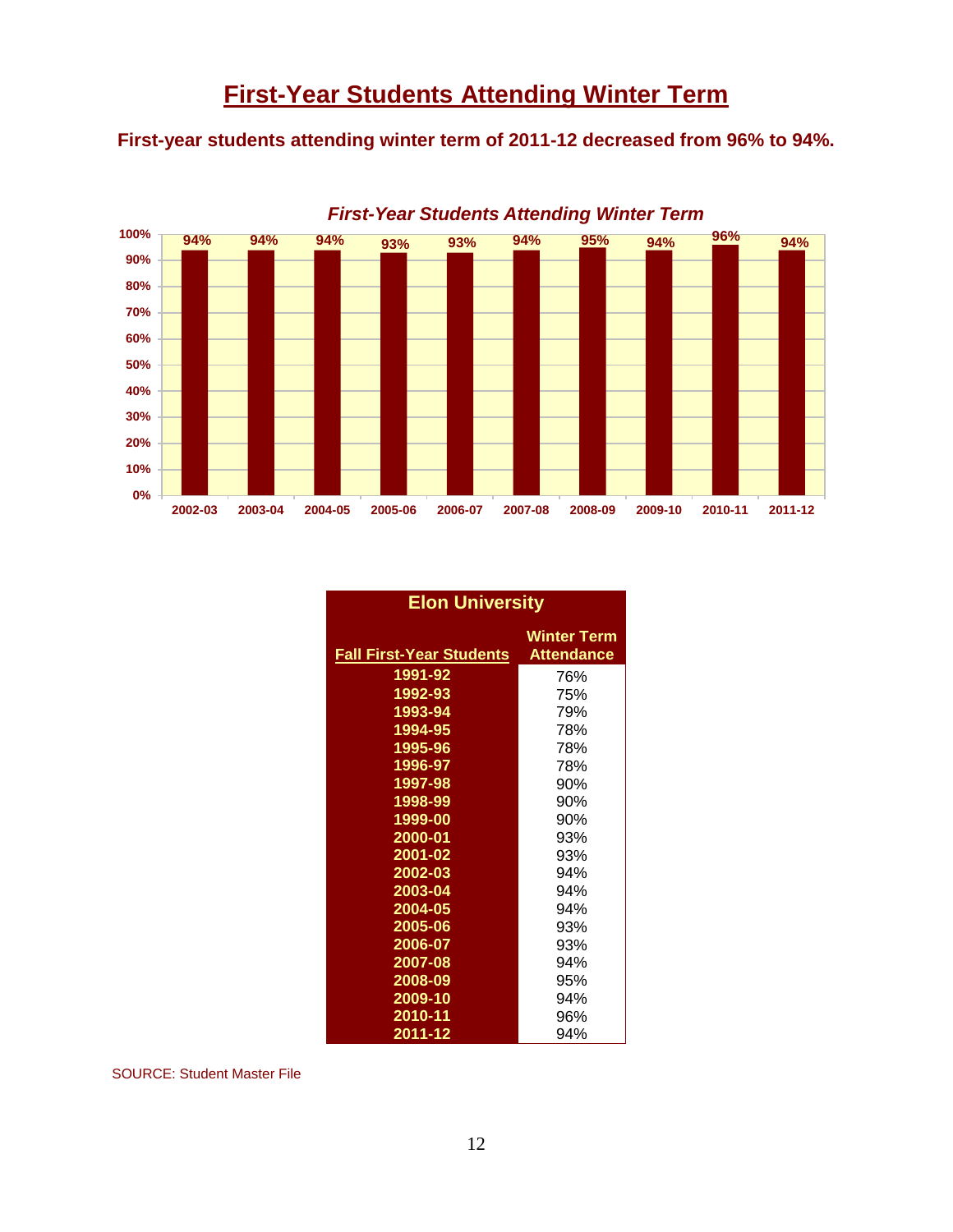## **First-Year Student State of Origin**

**The percent of first-year students from North Carolina in 2012-13 decreased from 20% to 18%. Nationally, 81% of all first-year students attend college in their home state.\***



#### *First-Year Students From Out of State*

| <b>State</b> | <b>NC</b> | <b>VA</b> | <b>MD</b> | <b>NJ</b> | <b>PA</b> | FL. | СT | <b>NY</b> | <b>MA</b> | <b>GA</b> | <b>DE</b> | <b>OH</b> | <b>Other</b> |
|--------------|-----------|-----------|-----------|-----------|-----------|-----|----|-----------|-----------|-----------|-----------|-----------|--------------|
| 1994-95      | 22%       | 16%       | 14%       | 11%       | 6%        | 5%  | 5% | 4%        | 3%        | 3%        | 3%        | 2%        | 5%           |
| 1995-96      | 19%       | 16%       | 14%       | 13%       | 6%        | 5%  | 5% | 4%        | 4%        | 3%        | 2%        | 2%        | 6%           |
| 1996-97      | 19%       | 14%       | 15%       | 9%        | 4%        | 7%  | 5% | 5%        | 3%        | 4%        | 2%        | 4%        | 8%           |
| 1997-98      | 21%       | 14%       | 16%       | 7%        | 5%        | 6%  | 3% | 5%        | 3%        | 4%        | 3%        | 3%        | 9%           |
| 1998-99      | 21%       | 15%       | 13%       | 5%        | 8%        | 6%  | 3% | 4%        | 4%        | 5%        | 2%        | 5%        | 9%           |
| 1999-00      | 24%       | 12%       | 14%       | 7%        | 6%        | 5%  | 3% | 3%        | 4%        | 5%        | 1%        | 4%        | 11%          |
| 2000-01      | 29%       | 10%       | 14%       | 4%        | 6%        | 6%  | 3% | 2%        | 3%        | 4%        | 1%        | 5%        | 12%          |
| 2001-02      | 23%       | 13%       | 13%       | 6%        | 6%        | 5%  | 3% | 2%        | 5%        | 5%        | 1%        | 5%        | 12%          |
| 2002-03      | 30%       | 9%        | 12%       | 6%        | 6%        | 3%  | 4% | 3%        | 4%        | 5%        | $1\%$     | 5%        | 11%          |
| 2003-04      | 29%       | 10%       | 13%       | 6%        | 5%        | 7%  | 4% | 2%        | 3%        | 5%        | 1%        | 5%        | 9%           |
| 2004-05      | 27%       | 9%        | 14%       | 6%        | 6%        | 5%  | 4% | 3%        | 5%        | 3%        | 1%        | 5%        | 11%          |
| 2005-06      | 27%       | 8%        | 10%       | 6%        | 9%        | 5%  | 4% | 3%        | 4%        | 4%        | $1\%$     | 6%        | 12%          |
| 2006-07      | 27%       | 9%        | 11%       | 7%        | 7%        | 5%  | 3% | 2%        | 4%        | 6%        | 1%        | 4%        | 13%          |
| 2007-08      | 23%       | 9%        | 9%        | 6%        | 6%        | 5%  | 4% | 4%        | 8%        | 4%        | 1%        | 3%        | 17%          |
| 2008-09      | 25%       | 9%        | 10%       | 7%        | 6%        | 4%  | 4% | 4%        | 7%        | 3%        | 1%        | 3%        | 17%          |
| 2009-10      | 25%       | 7%        | 7%        | 9%        | 6%        | 4%  | 5% | 5%        | 9%        | 3%        | 1%        | 2%        | 16%          |
| 2010-11      | 25%       | 7%        | 8%        | 8%        | 5%        | 4%  | 6% | 5%        | 9%        | 3%        | 1%        | 3%        | 15%          |
| 2011-12      | 20%       | 7%        | 8%        | 8%        | 5%        | 4%  | 7% | 6%        | 9%        | 4%        | 1%        | 2%        | 19%          |
| 2012-13      | 18%       | 7%        | 8%        | 9%        | 7%        | 4%  | 6% | 6%        | 10%       | 3%        | 1%        | 3%        | 18%          |

SOURCE: Student Master File \*Chronicle of Higher Education, 2010-11 Almanac Issue